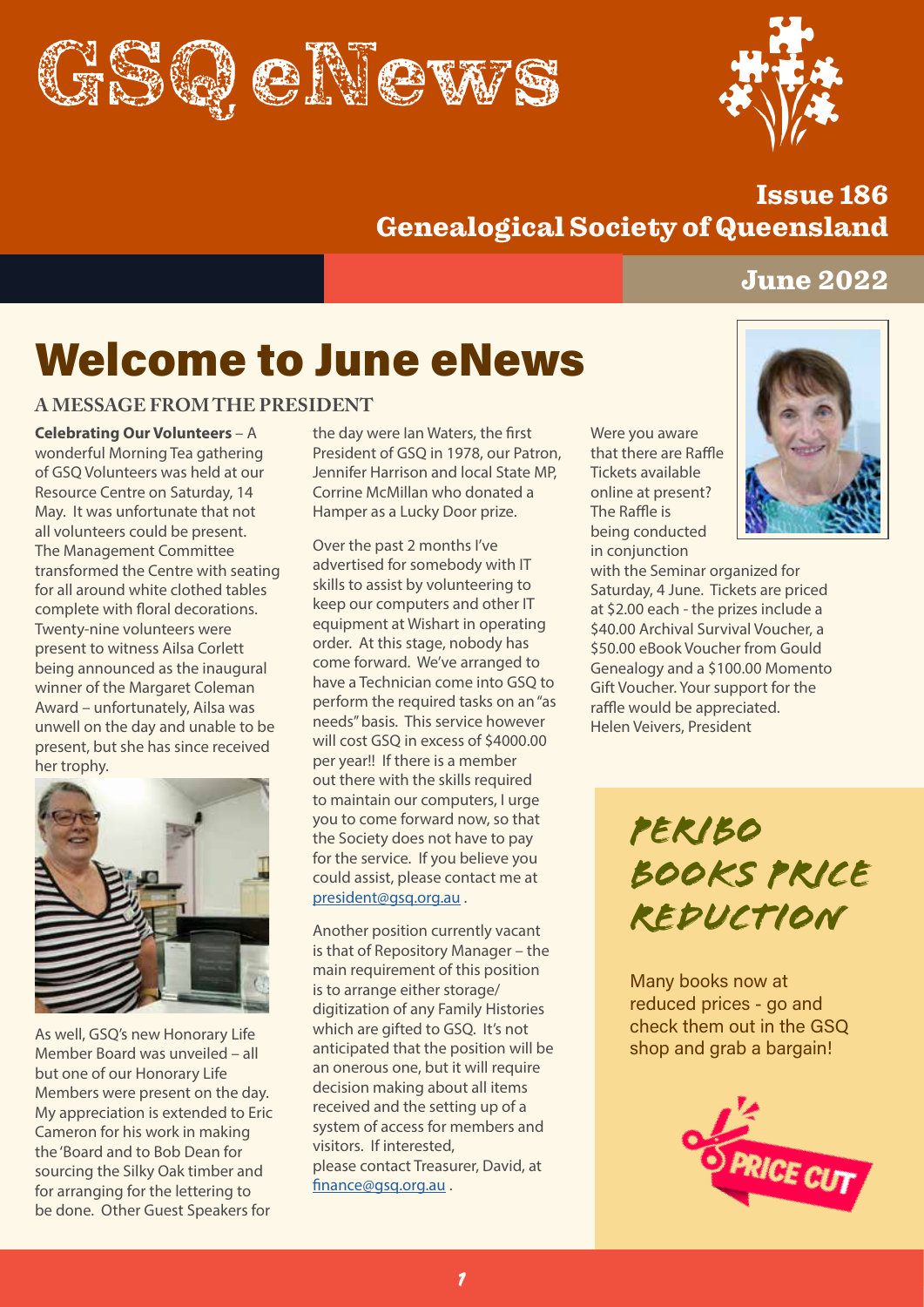# GSQ Notices

# GSQ Research Services

GSQ recognises that our strength, is the intellectual property of the membership. To this end the Management Committee has decided to re invigorate the Research Services of GSQ. The aim is to make this a substantial revenue stream for GSQ.

To achieve our aims, we need to:

- 1. Develop a Research Services Policy. (Already 90% complete)
- 2. Develop a talent pool of researchers who are able and willing to participate

*Committee SNippets*

# Points from May Management Committee:

- • Approval to upgrade the WiFi Router;
- • Fundraising ideas discussed;
- Following approach from Ian Hill from the ORCA Project decision made to provide an opportunity for a young person to gain work skills training and experience at GSQ;
- 613 current financial members;
- System of following up on new members approved;
- **Expression of interest** to be lodged for a space within the St Francis Theological College at Milton.
- 3. Develop profile for each researcher to submit in proposal
- 4. Develop tools that will allow the researcher to define the scope for any sized project. (In progress)
- 5. Develop tools to arrive at a fee for the project. (In progress)
- 6. Develop tools for proposals (In progress)
- 7. Develop tools for MC signoff where appropriate and approval from the client
- 8. Develop methods to help the execution of the research. This will include but not limited to reporting, gathering evidence, charts if required and any other tool deemed appropriate for the best execution we can have. (In progress)
- 9. Develop proforma to submit to financial service for invoicing procedures. (Completed)
- 10. Developing close out procedure and a review of the project
- 11. Market and promote our services.

As you can see work is well under way, however, the item of most concern is item 2. We cannot progress this program without experienced researchers. We would like to establish a bank of researchers to spread the load.

If you think you can contribute, please drop me a line at [research@gsq.org.au](mailto:research@gsq.org.au)

Graeme Moulton

# GSQ Bookshop Pre-Stocktake Sale

The Bookshop will have a pre stocktake sale in the month of June commencing on 1<sup>st</sup> June and ending on the 26<sup>th</sup> June. ALL stock, on hand, will be reduced by 15% for this period only.

*NOTE: There are limited amounts of some copies of books and the discount will only apply to those books and products that are currently in stock*.

# A Very Muddy Gathering



Unfortunately the weather was against the Gathering but the GSQ folk soldiered on! Thanks to all the volunteers and here's hoping next year it's dry.

The Scottish SIG attended The Gathering on the weekend of 21st & 22nd May at the Ipswich Racecourse. Alistair Henderson organised the display and the volunteers, and Ian Hunt assisted with the tent etc.

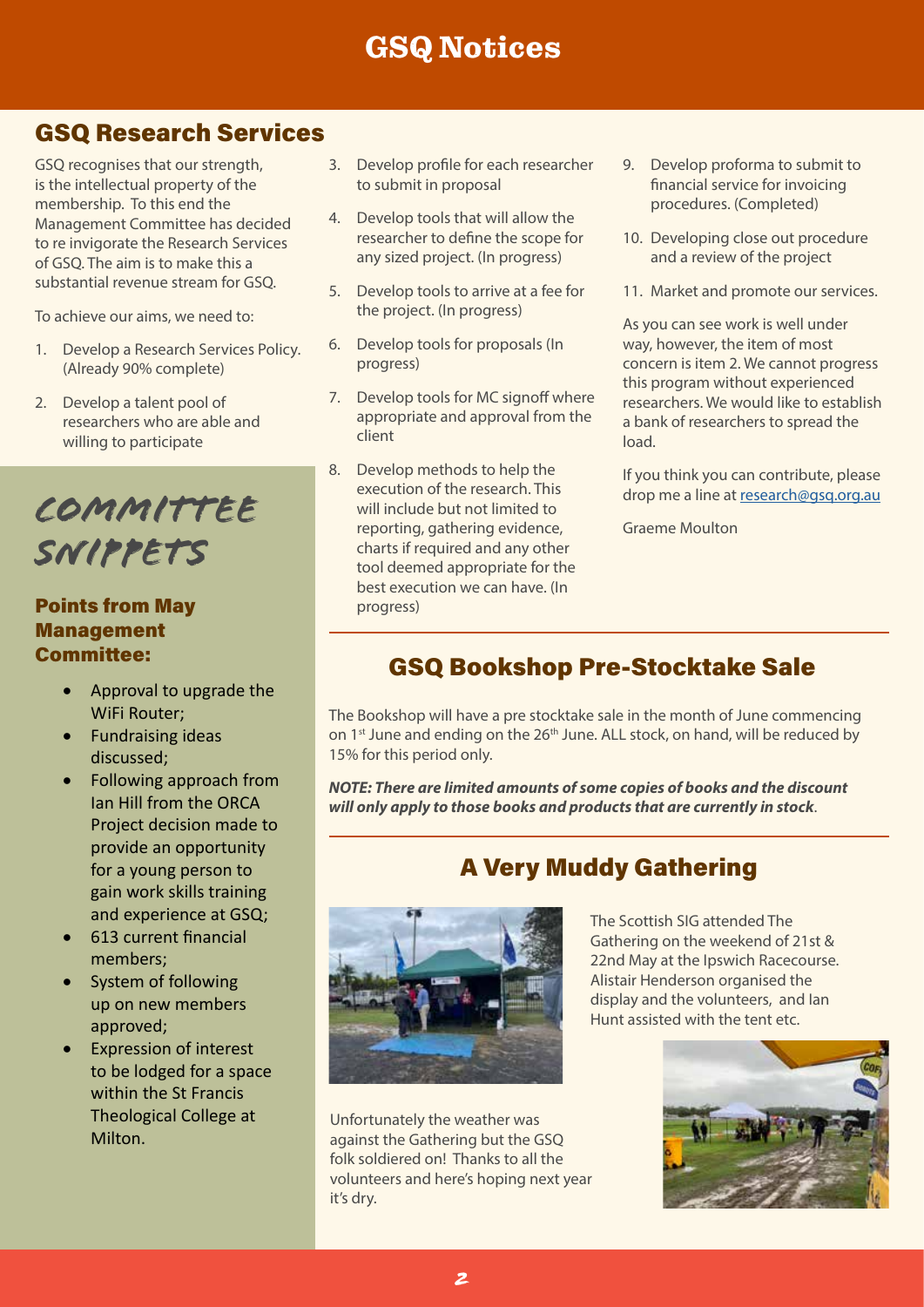

**Starts Tuesday 6 September @ 7 PM for 4 weeks**

# Family History Fundamentals

An online course from the Genealogical Society of Queensland

Start your family history research on a solid foundation. Presenters are experienced GSQ researchers. All sessions to be recorded and available until 2 weeks after the Q&A session on 27 September.

# About the course What does it cost?

All 4 sessions: GSQ/QFHS members: \$70 Non-members: \$90

### Course program Virtual event via Zoom

- 6 Sep Where do I start? The basics of family history research.
- 13 Sep Finding records. Primary and secondary records, indexes, online search strategies, archives, newspapers, sharing research.
- 20 Sep What we might find and where. Civil registration, census, parish records. This session has an Australian focus.
- 27 Sep Q&A session. Presenters to respond to questions submitted by registrants.

**Book & pay online: www.gsq.org.au/events/ QFHS Members \$70 Non-members \$90 Book & pay online: www.gsq.org.au/events/**

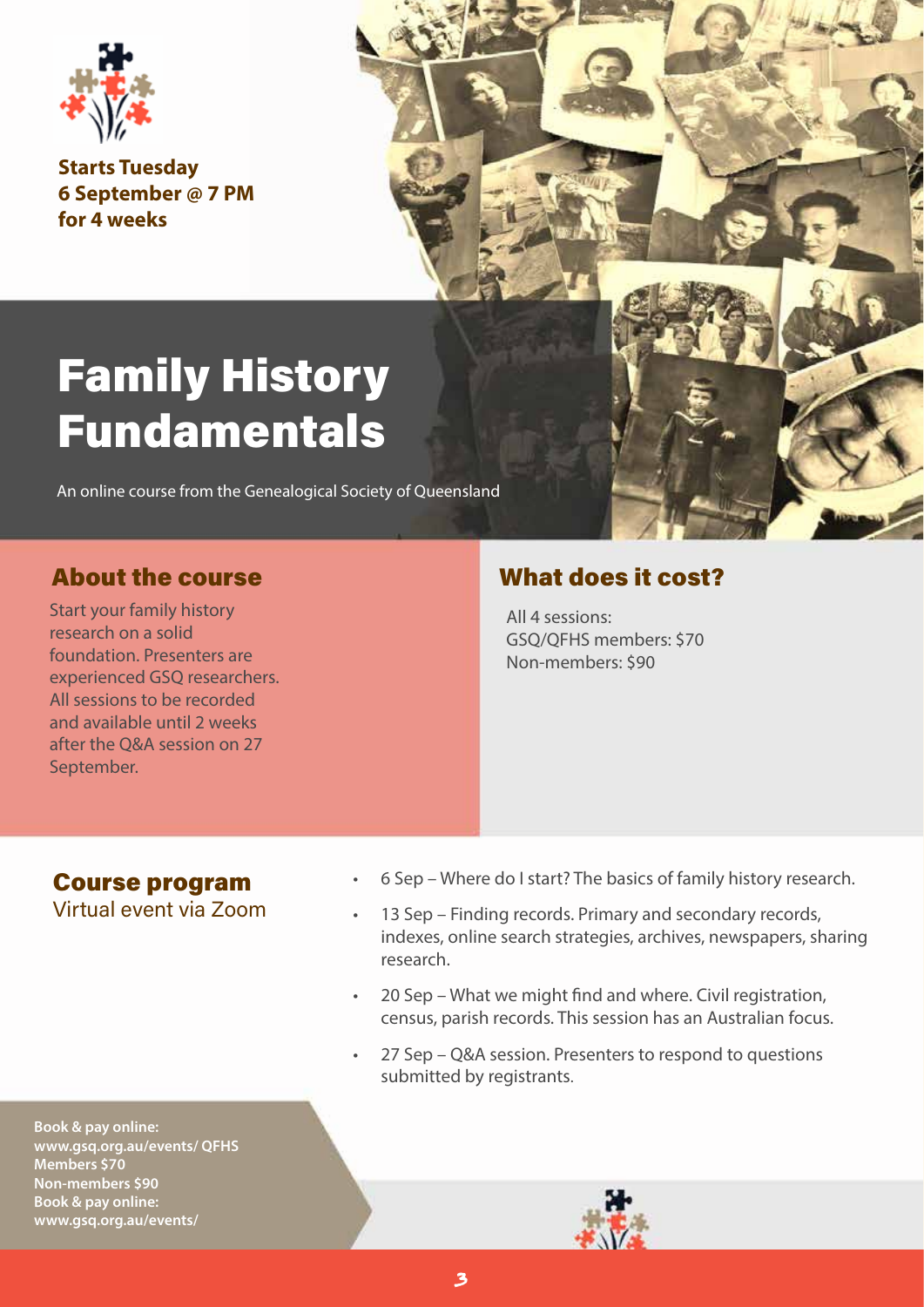## *Ireland: Part 2: Bounding around Ireland in 2022*

#### *June 18 @ 9:00 AM – 11:00 AM AEST Presenter: Bobbie Edes Cast: Members \$20 Non-members \$30 Virtual via ZOOM*

This talk focuses on the multiple online Irish records available to help you in your endeavours to maybe take your Irish ancestors back a little further and why you should begin now. There are new sites coming online all the time and they will be included also. This presentation is Part Two following on from Bobbies 'Explaining Irish Land Records' talk on 7 May 2022. [BOOK HERE](https://www.gsq.org.au/event/ireland-part-2-bounding-around-ireland-in-2022/)

### *The Genealogical Proof Standard: Are your family history conclusions acceptable?*

#### *July 9 @ 9:00 AM - 11:00 AM AEST Presenter: Charlotte Sale Cast: Members \$20 Non-members \$30 Virtual via ZOOM*

As family historians we want the information and stories we gather and the conclusions that we draw to reflect historical reality as closely as possible, otherwise our precious research is likely to be more fiction than fact. Learn how the Genealogical Proof Standard (GPS) can help ensure your family history is trustworthy and longstanding. Find out about the supporting standards, a set of sensible and practical guidelines for the processes we use in genealogy. [BOOK HERE](https://www.gsq.org.au/event/the-genealogical-proof-standard-are-your-family-history-conclusions-acceptable/)

#### *Google Earth: creating a family history tour June 25 @ 9:00 AM – 11:00 AM AEST Presenter: Sharn White Cast: Members \$20 Non-members \$30 Virtual via ZOOM*

This presentation shows you how to use Google Earth Pro and its amazing tools to visualise your family history in a geographical context. Google Earth Pro has the tools that allow you to create a Visual Story that shows the places where your ancestors lived and travelled to, to add the research items you have in your collection to make a Tour and then a Movie - a visual story of an ancestor's journey. Visual storytelling is a powerful method of communication. Images have a much more immediate impact on our senses and on our emotions than text can have. [BOOK HERE](https://www.gsq.org.au/event/google-earth-creating-a-family-history-tour/)

### *Researching the Tail End of England: Cornwall, Devon, Somerset & Dorset*

#### *July 16 @ 9:00 AM – 11:00 AM AEST Presenter: Shauna Hicks Cast: Members \$20 Non-members \$30 Virtual via ZOOM*

This presentation looks at resources for these counties, with the focus on what's available online. Examples from the speaker's own family history will be used to demonstrate what can be located. There will be an opportunity for a Q & A with Shauna. [BOOK HERE](https://www.gsq.org.au/event/researching-the-tail-end-of-england-cornwall-devon-somerset-dorset/)

### *My Heritage Explained June 29 @ 7:00 PM – 9:00 PM AEST Presenter: Daniel Horowitz Cast: Members ONLY – FREE Virtual via ZOOM*

MyHeritage is one of the fastest growing Genealogical Sites now available for you to subscribe to. As a member of GSQ you have full access to

This wonderful site to use while at GSQ or even from the comfort of your home.

 [BOOK HERE](https://www.gsq.org.au/event/myheritage-with-daniel-horowitz-members-only-free-event/)

## *GSQ Scanning Workshop August 6 @ 9:00 AM – 11:00 AM AEST Presenter: Ailsa Corlett Cast: Members ONLY – \$15 Hands-on workshop – 6 people ONLY*

The Epson scanner will scan 3 strips of 35mm colour or black & white negatives; 12 slides; 120mm size negative film; 3½ x 4½ glass plate or film; plus up to A4 size photographs.

The Fujitsu A4 Document Scanner makes it easy to scan up to 10 pages at one time.

The Lightbox is fun and very easy to make good copies of negatives or slides just using a Free/ payable App on your mobile phone. Also good for just seeing if that negative is going to be worthwhile to scan or not. [BOOK HERE](https://www.gsq.org.au/event/gsq-scanning-workshop-members-only/)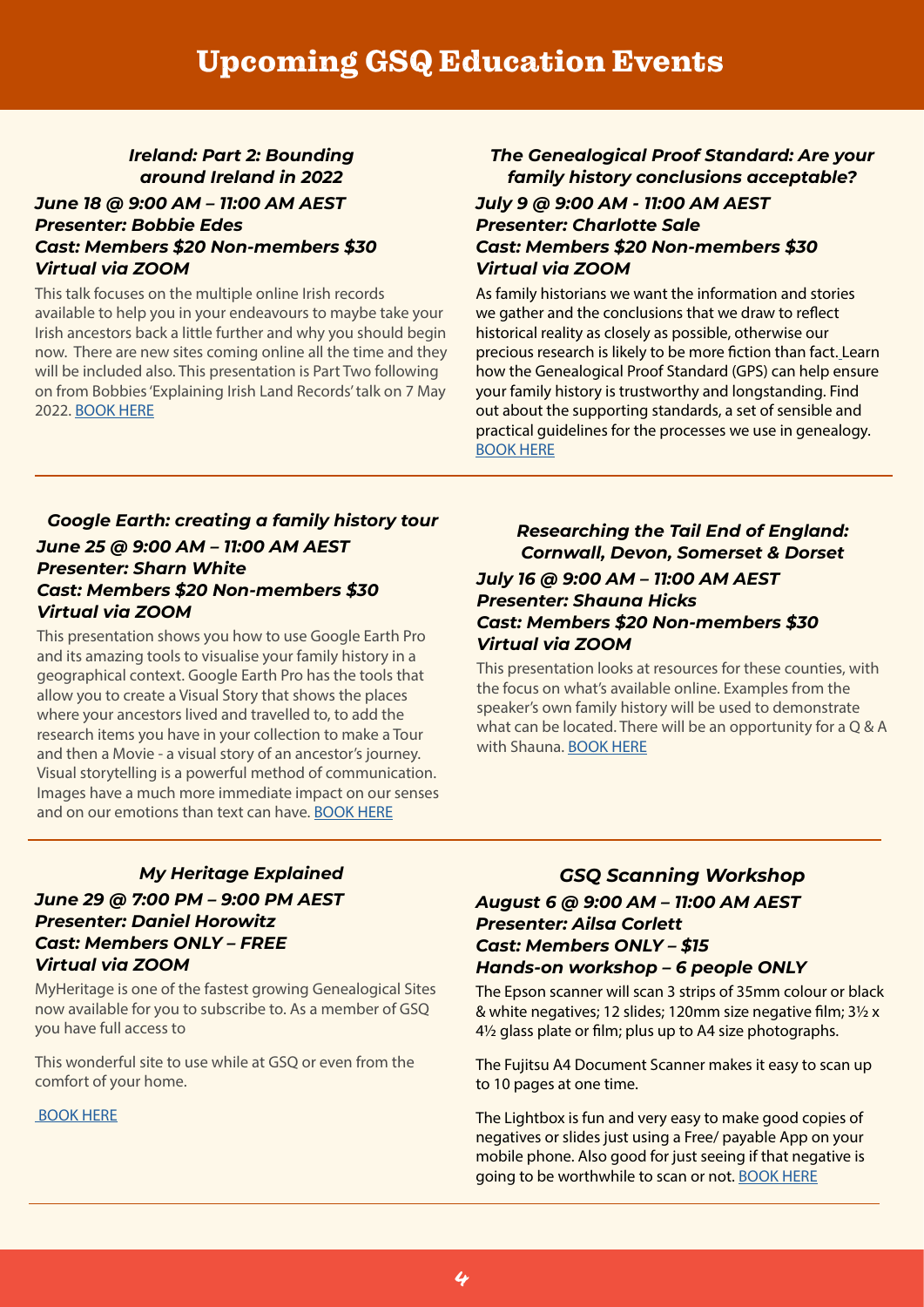*Subject to the restrictions regarding the Covid-19 situation, some interest groups will be holding their meetings at GSQ. There is a limit of 20 people attending the groups. Some groups are conducting virtual meetings through the use of the ZOOM platform.*

# Convict Connections Group

**The next meeting for Convict Connections is on Sunday 12 June at Stackpole Street**.

Our topic for discussion will be '**The digitised copies of the Colonial Secretary's Papers 1788 to 1825'**. The Index has been on the internet for a very long time, but now State Records New South Wales (SRNSW) has digitised the entries in the index. This is of amazing benefit to those who had ancestors in the colony during this period.

# DNA Group

#### **Our next meeting will be Sunday 26 June 2022 starting at 9.30 am via Zoom.**

The DNA SIG had its May meeting on Sunday 15<sup>th</sup> May. Greg Carlill presented the May news update and also "*A Look at 23andMe*". This talk was all about how 23andMe works and its differences from other programs like Ancestry, MyHeritage etc. The DNA SIG is also considering developing an education program for people new to DNA technology: what to expect, what to do first, uploading to other programs etc. We have some ideas, however if DNA SIG members would like to offer ideas of what is essential for newbies please email [dna@gsq.org.au](mailto:dna@gsq.org.au) with them. Our next meeting is on Sunday 26<sup>th</sup> June from 9.30 a.m. to 1.30 p.m. and it's a long program concentrating on beginners. If you are not already a member and would like to join us please email [dna@gsq.org.au](mailto:dna@gsq.org.au) requesting an invitation."

# English/Irish Group

#### **The English/ Irish Group will meet on Sunday 5 June at Stackpole Street from 10:00 AM.**

The English/Irish SIG's next meeting is on Sunday 5<sup>th</sup> June at GSQ. The doors at GSQ's Stackpole St premises will open at 9.30am for a 10.00am start and will remain open till about 2.30pm.

If you have any English and/ or Irish people in your family tree, come along and share in the collective experience of the group. Bring a question and we will see if we can answer it or at least point you in the right direction!

If you have any questions, please email the new convenor, Kim Davis at [kimdavis52@bigpond.com](mailto:kimdavis52@bigpond.com) (this email is temporary until the official English/Irish address is set up).

# Family History Technology Group

**The next meeeting of the group is on Sunday 8 May via ZOOM at 10:00 AM**. We will still operate as a Zoom session as there are a few people who cannot make it to GSQ. The session will start at 10:00 and finish by 12:00 pm.

Unfortunately, the last session in March was called off. We have taken time out to review the format of the sessions. I have had feedback and included some of that feedback into the new format.

I will send out some emails over the next few weeks asking for assistance to help with the Sunday sessions, If you are not on the existing email list and wish to be, send an email to [fhtech@gsq.org.au](mailto:fhtech%40gsq.org.au?subject=). If you have any questions or wish to ask for help please email Graeme Moulton or phone on 0400 401 875.

# Military Interest Group

**The next meeting of the Military Research Group will take place on Sunday 8 May 2022 at 12.30 pm**. The meeting is subject to no Coronavirus changes. A projector & screen will be in use for AWM, NAA, DVA & CWGC research.

The Military Research Group is a networking group that can help members discover information about military records. The group is interested in all conflicts in all eras. It does not matter if it is Army, Navy or Air Force. If you have a military ancestor and you have some questions regarding the conflict or units they may have served in or questions about the person themselves, come along and ask your question of like-minded researchers.

Contact Les McFadzen [military@gsq.org.au](mailto:military%40gsq.org.au?subject=).

# German Group

#### **The meeting that was to be held at the GSQ premises on the 24th July 2022 is not going ahead at GSQ.**

 It was decided yesterday at the May meeting that the following will happen: the German Group would have some cultural enhancement and go to the *German Club at 416 Vulture Road South Brisbane for lunch on the 24th July 2022,* Interested people should contact Lesley Roebig at [info@gsq.org.au](mailto:info@gsq.org.au) or the german group address

Look forward to seeing you all on the 5<sup>th</sup> June! Kim Davis.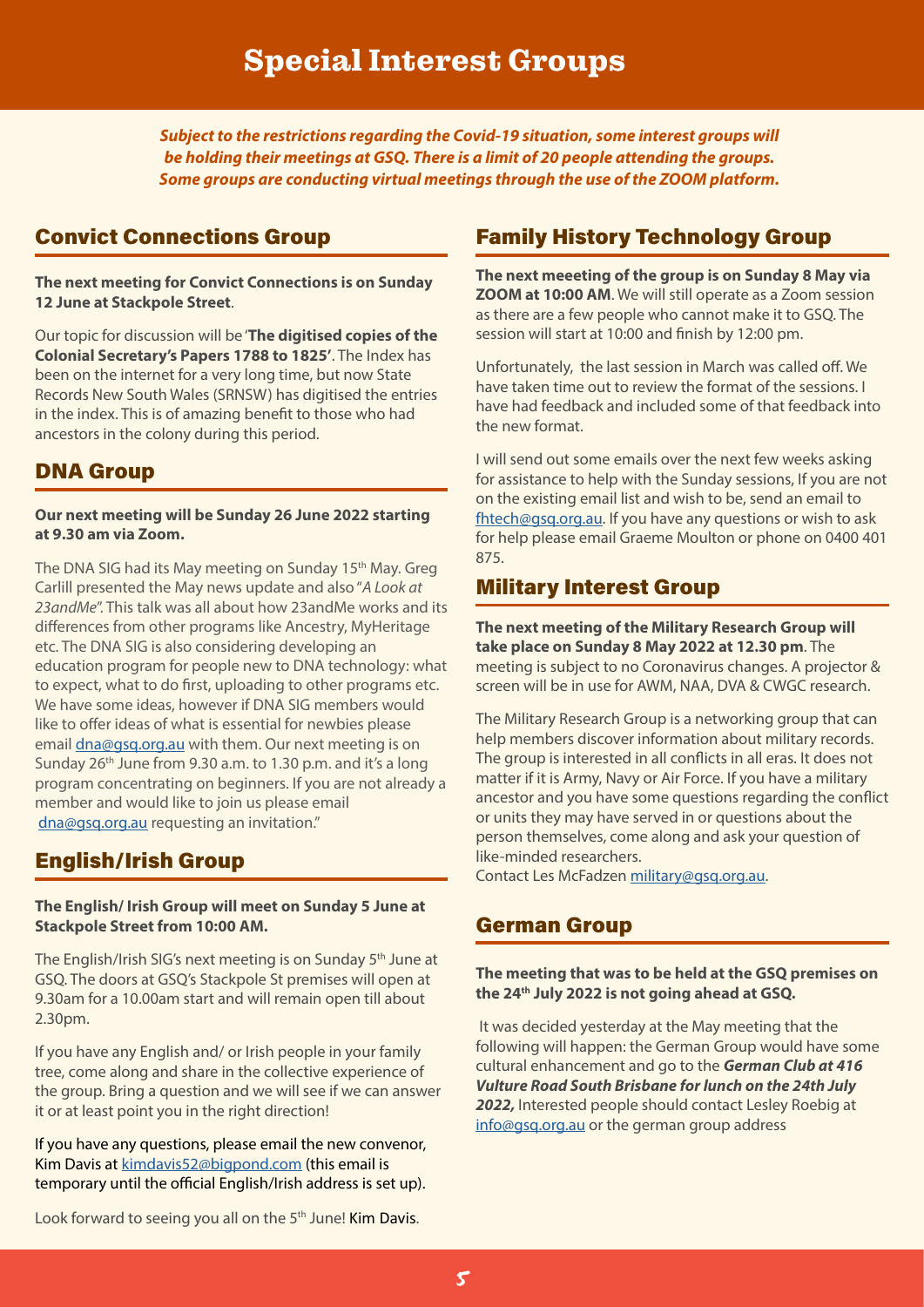# Scandinavian Group Scottish Group

**The next meeting is on 17 July.** At this meeting of the Scandinavian Group we will talk about the latest news from the Scandinavian archives and internet pages.

Our meetings usually start at 12:30 pm except the May meeting which is always at 2:30 pm, because it coincides with the celebration of Norway's National Day.

We have an email group for people interested in hearing about our meetings and other news of interest. Email Steinar if you would like to be in the group.

# Writing Group

#### **The next meeting is on Sunday 19 June.**

This will again be a Zoom meeting. We are looking forward to the Writing mini-seminar *Sharing family history: telling, writing* to be held on 4 June. We have a great line up of speakers to impart their ideas on different ways of telling and sharing family stories. More information is available on the GSQ website.

An agenda for the 19 June meeting will be sent to Group members closer to the date. Contact Pauline on [pstirland@](mailto:pstirland@hotmail.com) [hotmail.com](mailto:pstirland@hotmail.com) or [writing@gsq.org.au](mailto:writing@gsq.org.au) if you would like to join the Group.

Our program of talks for the remainder of this year, will be as follows:

**3 July: Angus County Records** 4 September Guest Speaker (topic to be advised) 6 November: Tricks for Using Scotland's People

To contact Alistair, email him on [scotgroup@gsq.org.au](mailto:scotgroup%40gsq.org.au%20?subject=)

# Monday Morning Natters

#### [scangroup@gsq.org.au](mailto:scangroup%40gsq.org.au?subject=) **Monday Morning Natters is on Monday June 6 @10am (by Zoom)**

We are looking at the Periodic table to see how it has influenced our families.*Topic for this Zoom is Silver*.

This month is the month for anniversaries. Who in your family celebrated silver anniversaries? Have you inherited the family silver? What other things can you think of to associate your family with silver? Were they silver miners? Do current ones hope they can find silver items with their metal detector?

# GSQ in your local BCC library

GSQ presents topics at your local Brisbane City Council Libraries These presentations are free but you need to book at the library. The Council pays GSQ a fee for presentations so tell you friends about them as Council monitors the popularity of the presentations and decides how many will be offered.

| <b>Library</b> | <b>Topic</b>                                                              | When                      | <b>Time</b>            | <b>Booking</b> |
|----------------|---------------------------------------------------------------------------|---------------------------|------------------------|----------------|
| Kenmore        | <b>Exploring FamilySearch: the largest</b><br>free family history website | Saturday June 18          | $10:00am - 12 noon$    | 3407 0258      |
|                | Sunnybank Hills Family History in action                                  | Wednesday July 20         | $1:30$ pm $-3:30$ pm   | 3407 0571      |
| Everton Park   | Populate or Perish: 20th century<br>migration to Australia                | <b>Saturday August 13</b> | $10:00$ am $-12$ noon  | 3403 7400      |
| Inala          | Dating old photos & how to<br>care for them                               | Saturday Sept 10          | $10:30$ am $-12:30$ pm | 3403 2205      |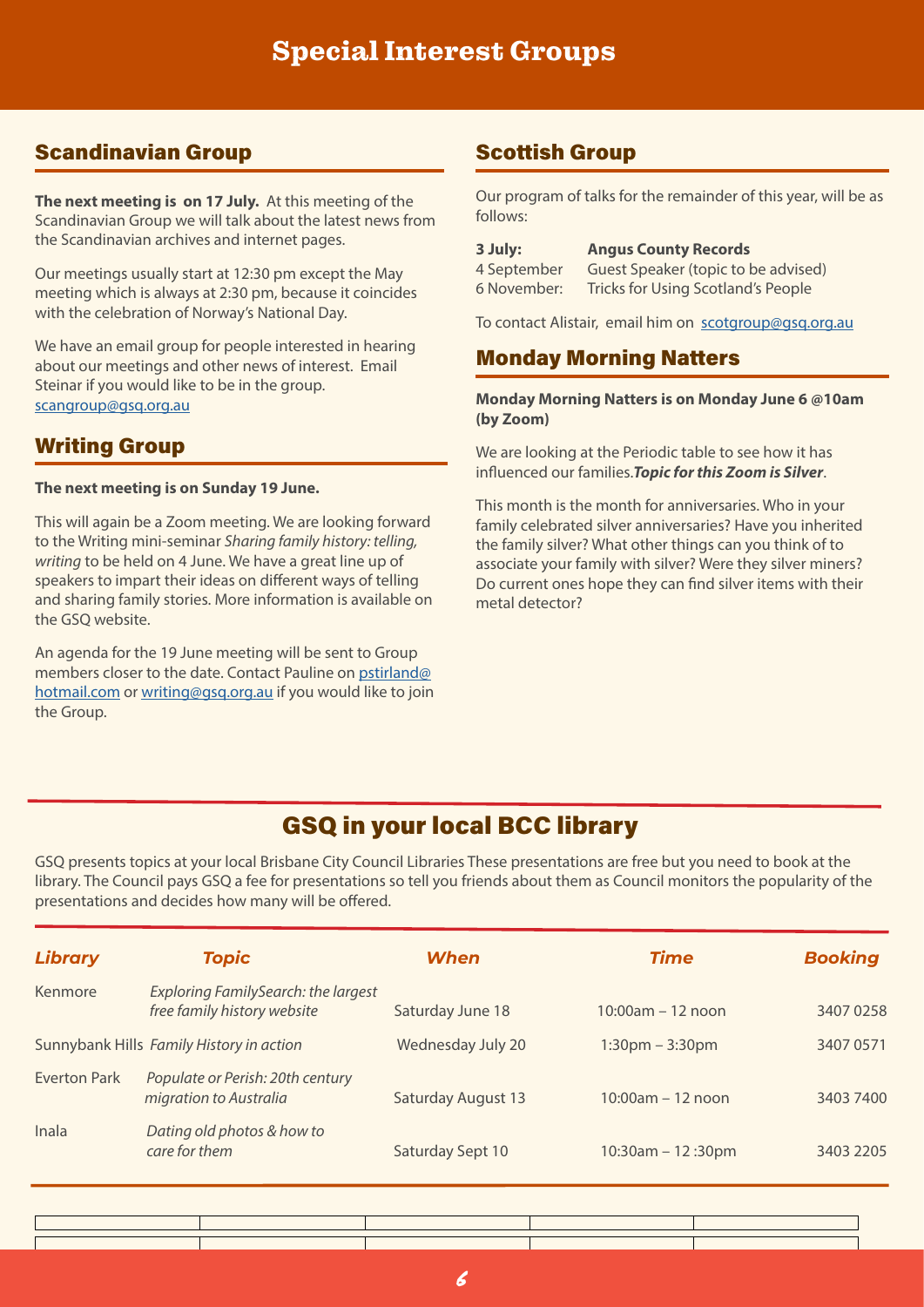# *Monday Morning ZOOM for GSQ members only, starting at 11:00 AM AEST*

We have been having an enjoyable time this last month in relation to reminiscing about things that not only we did but also what our parents did. Making family history come alive for us rather than just our ancestors.

We have discussed Nursey Rhymes and just where did they originate from as well as the games we played as a child. . Traditions was next with Mondays always being wash day, followed by ironing on Tuesday and Baking on Fridays. Lots of various family habits that have been carried down from Grandparents and especially around the Xmas time with a variety of foods cooked and eaten.

Holidays was next on our list, snap shots of "down at the beach" seemed to what most of us all remember. Kids

swimming and parents relaxing with a glass or two. Photos showing the various swimming costumes worn by our parents and a laugh at the tie, socks and shoes worn by the older men while at the beach.

Last week we looked at our parent's occupations. Have they followed in the footsteps of their fathers and grandfathers or in the case of ladies with the sewing and cooking trades. **Next Monday Zoom meeting will be June 13th** in which we will continue discussing occupations.

Come and join us that morning to find out more and join in the fun of finding out about things we did not know before. Email [mtzoom@gsq.org.au](mailto:mtzoom@gsq.org.au) if you want to be included on the list.

#### *Wednesday Night ZOOM, open to everyone & FREE starting @ 7:00 PM AEST*

Get your friends to come along. Remember that the 2nd Wednesday and 4th Wednesday nights of the month are free for all to join. We have discussions about family history related topics.

#### **Wednesday June 8**

We are looking at the Periodic table to see how it has influenced our families.Topic for this Zoom is Platinum. Queen Elizabeth II celebrates her Platinum Jubilee this month. Do you have anyone who had such an illustrious anniversary? Do you have some platinum jewellery or platinum mining ancestors maybe. Do you have any that mined platinum particularly in NSW in 1880/90's? Come along to find out where it is mined and how valuable it is.

#### **Wednesday June 22**

Our presenter for this month is Rhoda Copeland and the presentation is on **The Digital Panopticon.**

Between 1788 and 1868, about 162,000 convicts were transported from Britain and Ireland to various penal colonies in Australia. **The Digital Panoptican** is a huge database that has gathered much of the available data into one location. The records have been linked to allow easy searching. The Founders & Survivors database from UTAS forms part of the data set. Rhoda will show you how to search the records relating to the lives of 90,000 convicts from the Old Bailey. We will use the site to search individual convict life archives, explore and visualise the data, and learn more about crime and criminal justice in the past.

Get your friends to come along. Remember the Wednesday night ZOOMs are FREE and OPEN to anyone to attend. They start at 7pm until approx. 9pm. You do need to email us your name and email address to be placed on the list. You can attend either of the evenings or both. Please email Judy and Ailsa on [wedpmzoom@gsq.org.au](mailto:wedpmzoom@gsq.org.au)

# *Research Support and Chat for GSQ Members Only 1st & 3rd Wednesdays of each month starting at 11:00 AM AEST*

Our Wednesday morning Zoom group meeting on 4 May was convened by Pauline Williams who presented a PowerPoint on GSQ's large collection of pedigree and family tree charts, explaining the differences in these and the treasures to be found in this under-utilised collection. Unfortunately as Bobbie was ill on the following meeting of 18 May, Pauline again convened our get-together and together with our Welsh expert, Charlotte Sale, looked at the problem of correctly identifying member Gayle's Anglesey ancestors.

Our meetings are on the  $1^{st}$  and also the  $3^{rd}$  Wednesday of each month at 11am and usually go for about 90 minutes. Anyone is welcome to join us by emailing [wedmorningzoom@gsq.org.au](mailto:wedmorningzoom@gsq.org.au) and ask to go onto the mailing list.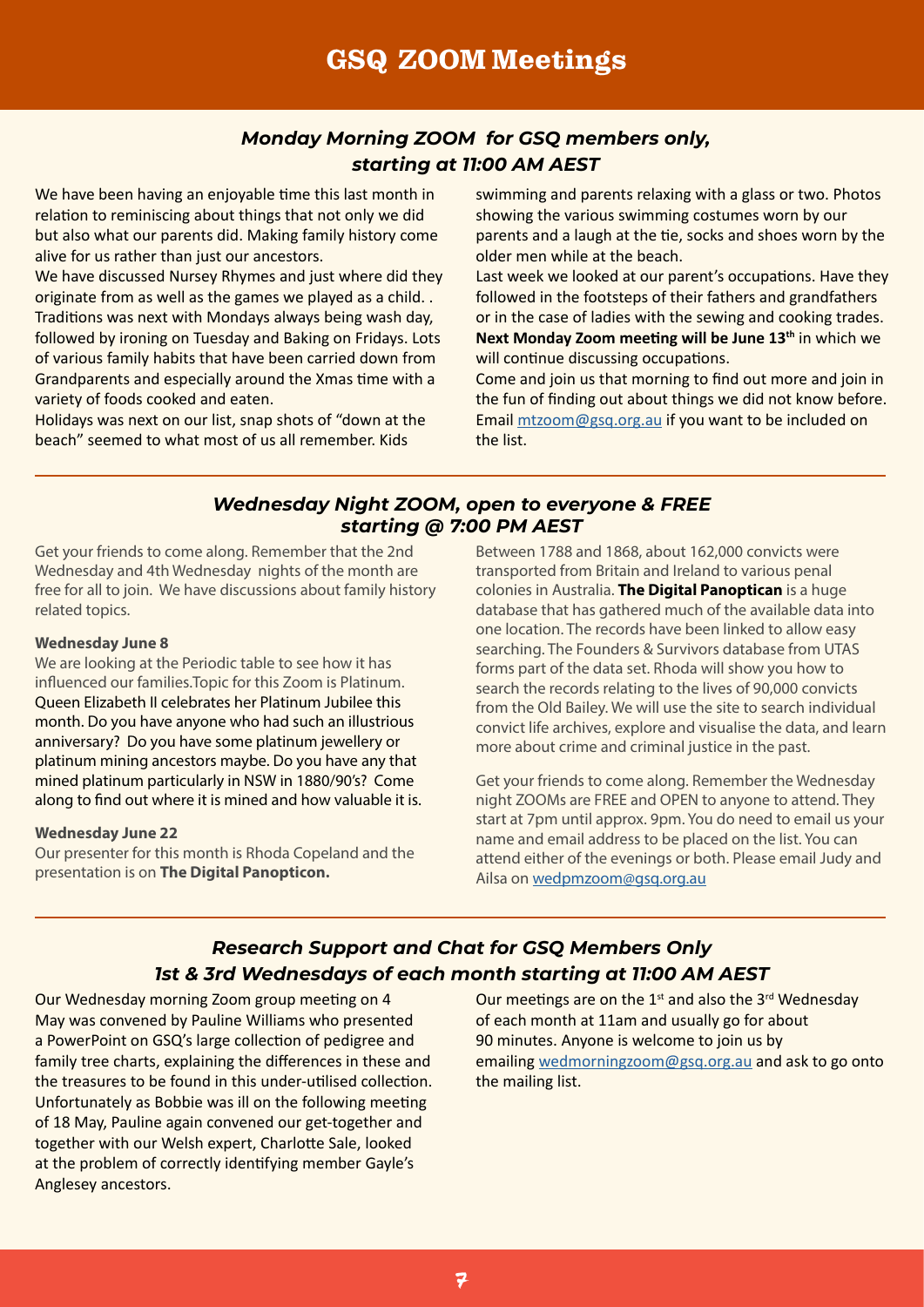# GSQ Notices

#### *GSQ Facebook Page & GSQ Facebook Group*

GSQ Facebook Page is a public page so you don't have to be a Facebook member to see what we post there. Each Monday we publish the GSQ Blog for the week and interesting genealogy news and articles from all around the world are published on the other days of the week.

Additionally, the GSQ Education program is published for the year, so we post the Events coming up in the next month or so. These presentation advertisements always includes a 'Find Tickets' button which takes you directly to the GSQ Events webpage for the particular event. Feel free to Like or Follow us and also to leave a comment

on any of our posts. Contact enquiries to Bobbie Edes on [facebook@gsq.org.au](mailto:facebook@gsq.org.au)

GSQFB was set up to provide a Facebook presence where GSQ members and non members can interact. We have had a Facebook page for a long time but only recently set up the new private group. Only the members of the group can see what you post. Here you can ask questions, share your genie successes and frustrations. No question is too dumb, someone else will be pleased you asked. SIG leaders can post information and Library assistants can talk about their favourite resources too. It is an interactive space where you will also learn more about the resources GSQ has and how to continue your research. Here we will continue to build our GSO community and encourage more to join us. You don't need to be a GSQ member to join the group. Do tell your friends about GSQFB but they must apply to join. To join the group, sign in to Facebook, use the magnifying glass to search for "GSQFB", and answer THREE questions. To create a shortcut to find GSQFB next time you log in to Facebook, on your home page you will see the option to "Edit Shortcuts" on the left side of your computer. Click this and follow the prompts.

If you have any questions then please email Rhoda

at  [gsqfbgroup@gsq.org.au](mailto:gsqfbgroup@gsq.org.au)

#### *GSQ Blogs*

Our May GSQ Blogs continued with interesting stories each week, with Pauline Williams beginning the month with a journey down our genealogy memory lane with '*The way things used to be*'. The blog demonstrated to our current genealogists the differences in researching prior to the internet, the slower pace and more in-depth study of findings as we went along. This was followed by Pauleen Cass with '*Have you wondered*', asking if we have considered substitutes arising from the lack of Australian census results and making some suggestions. Robyn Dean and her photograph of a dashing young soldier made an interesting read as she delved into the military career of the portrait's subject in '*My great grandfather Alfred*'.

June

The following week Stephanie Ryan from the State Library of Queensland highlighted the wonderful estate maps in their collections with her story of '*Family links to land*' and lastly for May we have Vicki MacGregor with 'T*ell the story – make a connection'*, having a fun look at possible very distant famous relatives.

We have a great team of bloggers from around the country with overseas guest writers as well, and invite all to read through the weekly blogs, and to feel free to comment. The blogs are released early on each Monday morning and are also published on our GSQ Facebook Page and GSQ Facebook Group. This is a direct link to the blogs page: <https://gsq-blog.gsq.org.au/>

# Mini – Seminar Sharing Family History: telling, writing

*June 5 @ 9:00 AM - 1:00 PM AEST Multiple Presenters Virtual via ZOOM Cost: Members \$35 Non-members \$45*

Sharing your stories with more images and fewer words, interviewing family members or seeking more techniques for planning your writing. Join us to hear about these and other ideas about passing on your family history to a wider audience, young and old.

[More information & to book](https://www.gsq.org.au/event/sharing-family-history-telling-writing/)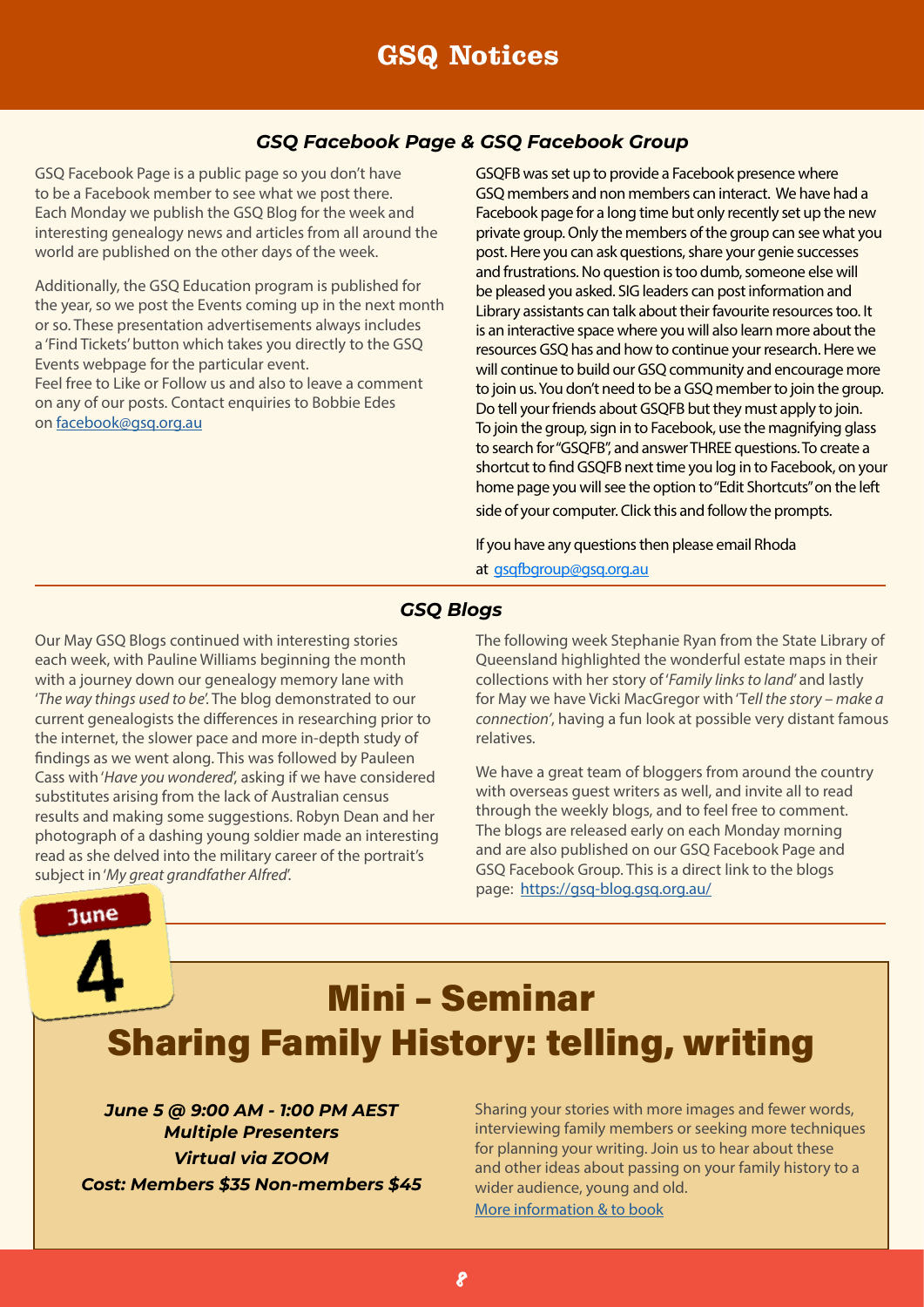# What's news …

#### **From TheGenealogist**

Over 31,000 New Land Tax Records from 1910 – fascinating English land tax records from the years before the First World War are being released today. Researchers are now able to search 31,394 newly added records of owners and occupiers to discover their ancestors from Merton, Mitcham, Morden and the Wimbledon areas.

Each record is linked to clear scanned pages of the actual IR58 Field books, sourced from The National Archives, and the properties plotted onto large scale contemporary IR121 maps. These maps are digital copies of the ones used at the time by the Valuation Office of the Board of the Inland Revenue to locate each and every

parcel of land in the survey taken in between 1910 and 1915.

#### **From The National Archives (UK)**

The National Archives has taken on responsibility for the external publication of court judgments, creating the first publicly available government database of judgments. The new service, known as **Find Case** [Law,](https://caselaw.nationalarchives.gov.uk/) will begin by publishing court and tribunal decisions from the superior courts of record – The Supreme Court, Court of Appeal, High Court, and Upper Tribunals. Going forward, The National Archives will continue to work with the Ministry of Justice and the Judiciary to include judgments from more courts and tribunals and to add historical judgments to the service.

#### **From Belfast Burial Reciords**

Belfast City Council has migrated its burial records [to this site](https://online.belfastcity.gov.uk/burialsearch/).

#### **From West Cork Graveyard Database**

The Cork Graveyard project by Skibbereen Heritage Centre has created an online database of Cork County Council burial registers and Graveyard Surveys. To search the West Cork Graveyard Database visit their website, [HERE.](http://www.graveyards.skibbheritage.com/Search.aspx)

#### **FIBIS**

Madras baptisms, burials and memorials - available [HERE](https://www.fibis.org/coimbatore/)

What is the cost: There is no charge to register and view the live webinar. However, the recording is available to view for the next 7 days - for free! Watch it as many times as you would like, pausing and taking notes, during the free viewing period.

If you cannot make the live event, downloads of the recording are just \$9.95 each or yearly memberships give you access to everything.

#### **Some June/July offerings**:

June 2 – *Using DNA To Solve Interlinked Mysteries* by Michelle Leonard – 4:00 AM AEST

June 15 – *Identifying Common Ancestors with DNA* by MyHeritage – 4:00 AM AEST

June 16 – *Advanced Lightroom Techniques for Photo Editing* by Jared Hodges – 4:00 AM AEST

# FREE Family History Webinars from Legacy Family Tree

June 22 – *Negative Evidence: Making Something Out of Nothing* by Denise E. Cross, MSLIS, CG – 10:00 AM AEST

June 23 – *Irish Emigration to North America: Before, during and after Famine* by Paul Milner – 4:00 AM AEST

June 29 – *Celebrating Family Events with MyHeritage* by My Heritage – 4:00 PM AEST

June 30 – *A Deep Dive into the Map Collections of the Library of Congress* by Rick Sayre, CG, CGL, FUGA – 4:00 AM AEST

Jul 6 – *The Madness of 'Mc' Surnames* by Carol Baxter – 10:00 AM AEST

Jul 7 – *What's New at DNA Painter* by Jonny Perl – 4:00 AM AEST

Jul13 – *MyHeritage's Latest Photo Innovations* by Tal Erlichman – 4:00 AM AEST

Jul 24 – *One hour to master your camera settings* by Jared Hodges – 4:00 AM AEST

Jul 27 – *Exploring Your Ethnicities on MyHertiage* by Gal Zrihen – 4:00 AM AEST

Jul 28 – *Is It Possible to Retire From Genealogy?* by DearMyrtle – 4:00 AM AEST

Legacy Webinars has a brand new website available [HERE](https://familytreewebinars.com/)

 The new site is vastly improved and now shows webinar times in AEST, so no more having to work out the times for the live presentations!

**A reminder that MyHeritage is available at GSQ and from home via MyGSQ.**